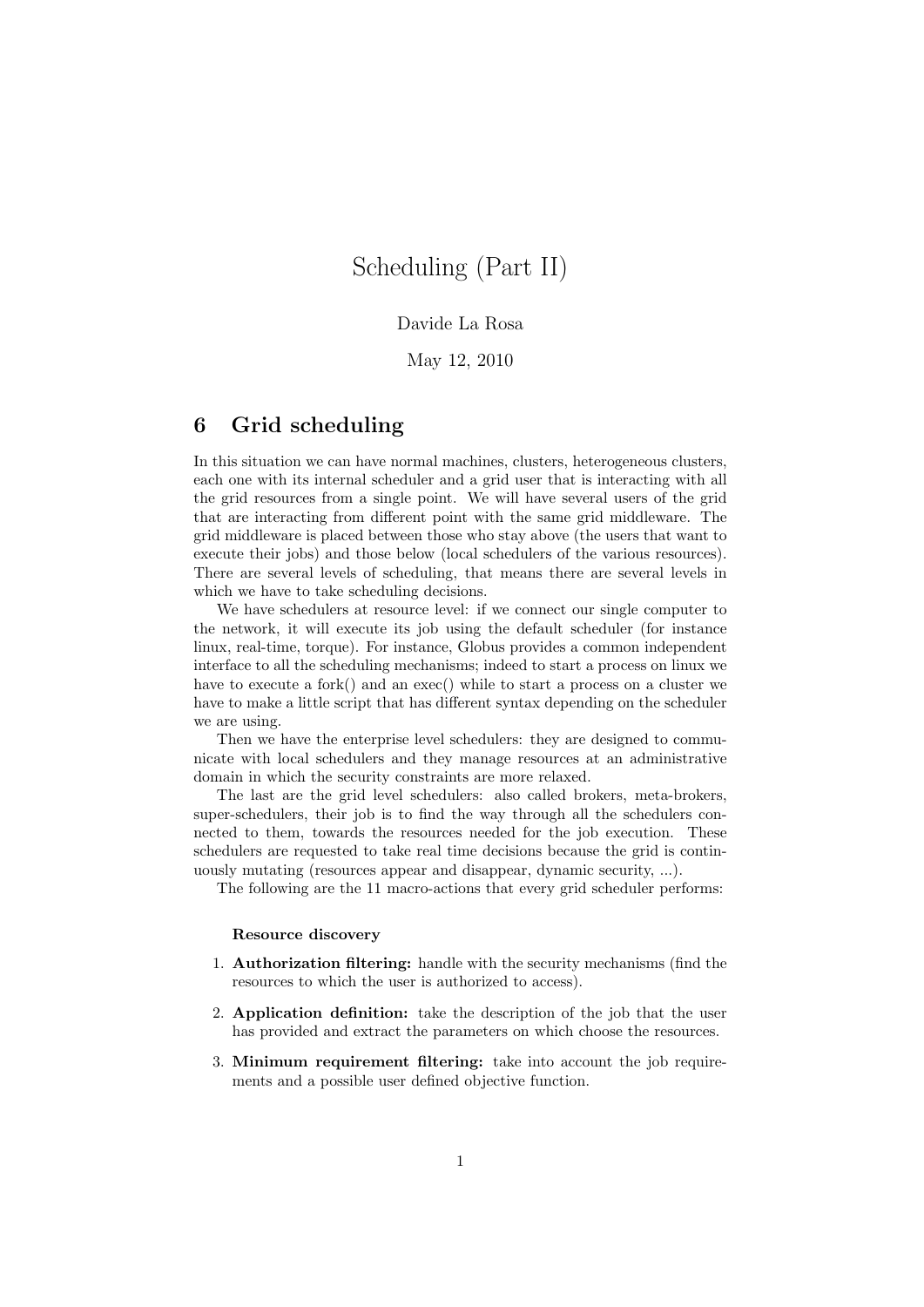#### System selection

- 4. Information gathering: interrogate the MDS (updated almost in realtime on the resources status) to find and get information on all the available resources within a given timeout in order to execute the job with the provided constraints.
- 5. System selection: check if given all the available resources, exists an admissible scheduling for the job using one or more algorithms (we have a hierarchical scheduling, so there are a lot of complications). If more than one solution is found, the best is chosen based on the criteria that the user has provided.

#### Job execution

- 6. Advance reservation: reserve time slots on each machine that will be used.
- 7. Job submission: send the job on the local resource.
- 8. Preparation tasks: for instance copy the executables on the destination resources creating, if necessary, a sandbox directory to prevent interactions with other local users, transfer the input files that maybe encrypted, ...
- 9. Monitoring progress: the broker or something acting on its behalf should monitor the job execution to verify if there is any problem, in case reschedule some of the components or if it is necessary, comply with precedence rules (for instance expressed with a DAG).
- 10. Job completion: the results have to be taken back to the local machine.
- 11. Clean-up tasks: remove any traces of the job from the local machines to bring them back to their correct working.

For a scheduler these steps are always necessary, even if sometimes it is possible to skip some of them because they are performed by the local resources. Now, we will discuss more in detail how the scheduler should behave.

# 6.1 Scheduling concerns

First of all the scheduler has to use a language with which the users can express what they want to do without explicitly indicate the resources location (run an application with a given execution constraints, minimizing a given objective function). Then the scheduler will look for the resources that meet the requirements and that satisfy the owner policies (for instance the maximum number of grid job allowed).

In the resource selection phase, the scheduler has to cope with the fact that some MDS information provided by the users could be missing, inaccurate or completely wrong. Moreover, we have to keep in mind that the resource administrator is the only one that has the complete control of the resource, hence he may ignore the scheduler requests. Another aspect to consider, difficult to foresee, is the job's queue waiting time based on the resource state. Usually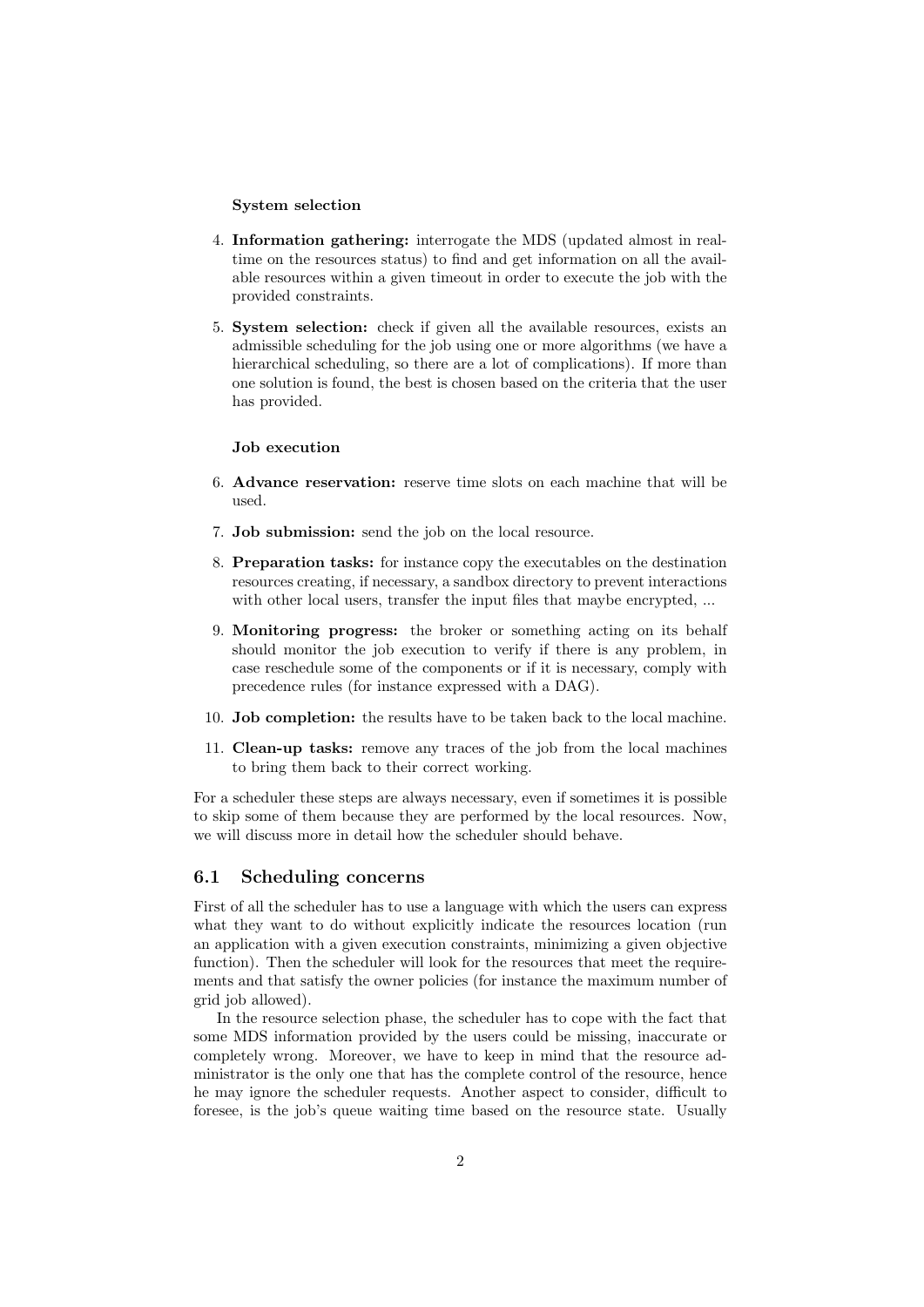prediction heuristics (based on the history logs and future resource load, availability, ...) are used.

There are a lot of things that, when a grid scheduling algorithm is designed, must be taken into account, usually they are called client-side criteria and serverside criteria. When the scheduler has found several resources that satisfy the user execution requirements, it has to choose the best among them. To do this, it uses both the user selection criteria and even the resource provider selection criteria (for instance limits on job size or number, data affinity, ...). The handling of all of these criteria becomes quickly complex and difficult to manage, hence, usually the criteria being used are those called best-fit: according to some heuristic, choose the resources which adapt at most to execute the user jobs (very often it means those that minimize the time needed to complete the job). Complex negotiation mechanisms are required when the user and the resource administrator criteria don't go in the same direction.

Another problem that didn't arise up to now, neither on the single machine (because it's impossible) nor in the clusters (because they are managed in space sharing) is the co-allocation problem. This problem turns out when a job has to be carried out using several resources at the same time (for instance a job requesting 64 CPUs on a grid in which all the resources have 16 CPUs). In this case the application has to be spread on several machines in the grid, each of them with different local scheduler and eventually in different administrative domains with different job management policies. A lot of supplementary information and low-level mechanisms are actually necessary in order to face this issue.

To take all the decisions, the grid scheduler must receive very specific and detailed information from the local schedulers, substantially it has to access to the local scheduling mechanisms even if often they are not accessible or are not reliable. All these mentioned problems come out when we want to perform an high-level scheduling.

To find a solution within a short time, it has been tried to relax all the previous problems and to get a quite good solution. Unfortunately, all the solutions obtained even from the simplest problem, were completely random and it was not possible to demonstrate if they were good or not. We can simply compare them in the average behaviour. The most studied application types for the computational grids are:

- Bag of tasks: bag of independent applications more or less parallel (even all sequential).
- Workflows: sequence of activities regulated by precedence constraints, usually coded with DAG (Directed Acyclic Graph).

Since the problem is NP-complete, we can apply two methods: a meta-heuristic (an heuristic that is valid for an heaps of problems) or an heuristic (algorithms that work only for particular cases). In the following we will see specific heuristics for bags of tasks and workflows with heterogeneous resources.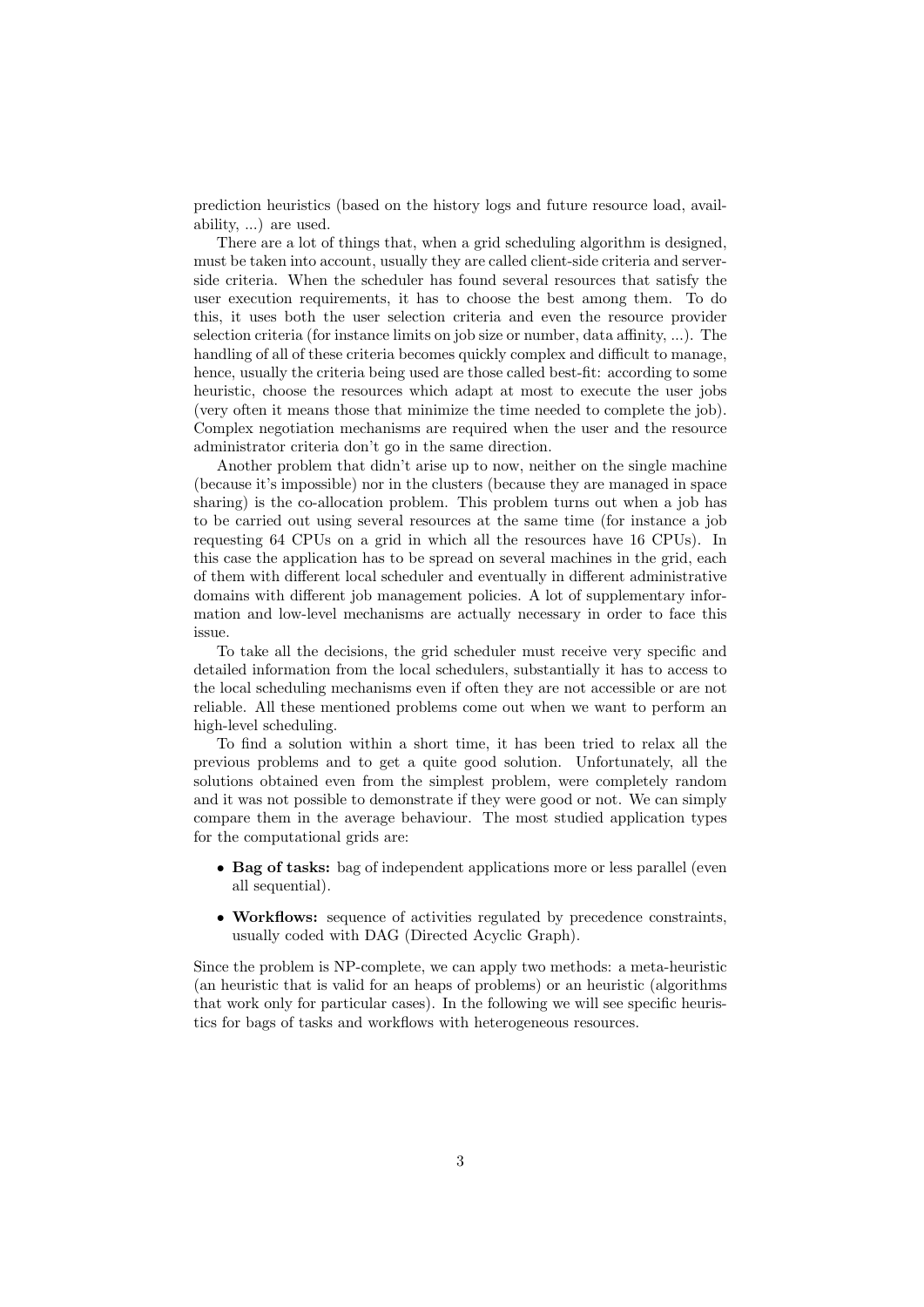# 6.2 Bag of tasks

#### Min-Min heuristic

In this heuristic, each task, for each resources at its disposal, has an associated execution time which is somehow provided (usually with an execution times matrix). For each task, this heuristic determines the minimum completion time over all the machines. Among all these minimums, it looks for the minimum completion time that means: "among all the tasks on these resources, which of them will be completed first if we gave to it the best resource?". The task which answers to the question will be scheduled on the best available resource and the procedure starts again until all the tasks have been scheduled. Clearly, each time a task is assigned to a resource, the completion times of the remaining tasks on that resource increase.



Figure 1. Example of Min-Min heuristic

The performance of this algorithm strictly depends on the foreseen completion times of the tasks. The best way to obtain reliable completion times is to observe the behaviour of the tasks on the resources over a past given amount of time. Then we can calculate the mean (or even minimum, maximum, mode) completion times using the previous information. In any case the quality of the solutions is not guaranteed even if usually this algorithm finds quite good ones.

#### Max-Min heuristic

The rationale on which this algorithm is based is to assign the longest jobs to the fastest machines and to keep the slower ones for the smaller jobs. In this case, each time we assign a task to a machine, the completion time of the tasks not yet assigned on the same machine will grow very quickly.

With the same data of the previous example, in this case the total completion time is improved, but this doesn't mean that the algorithm is better, it simply depends on the numbers provided.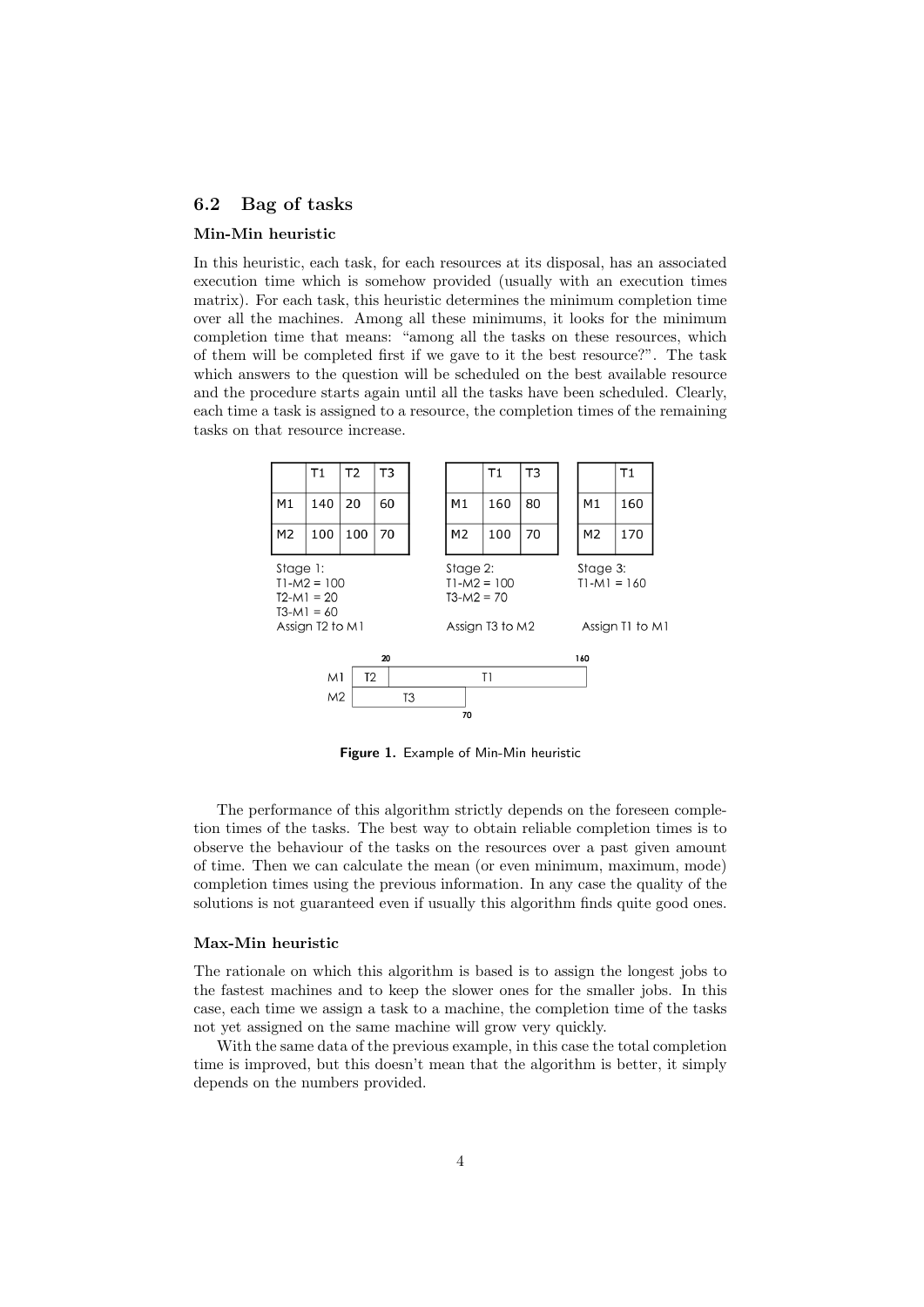

Figure 2. Example of Max-Min heuristic

# Sufferage heuristic

In this heuristic the concept is the following: for each task we determine the difference of the completion times (called task suffering) between the first and the second fastest machines. In other words it is the penalty that has to be paid if the task is scheduled on the second best machine instead of the first one. In each round we schedule the task which has the higher suffering, that is the one which would have been penalized at most if it had been assigned to the non optimal resource.



Figure 3. Example of Sufferage heuristic

In the example is clear that, in the first step, T2 undergoes a big penalization if it is scheduled on the wrong machine, while for T3 there is almost no difference. It is important to keep in mind that all the machines are completely uncorrelated, this means there is no relations between the completion times.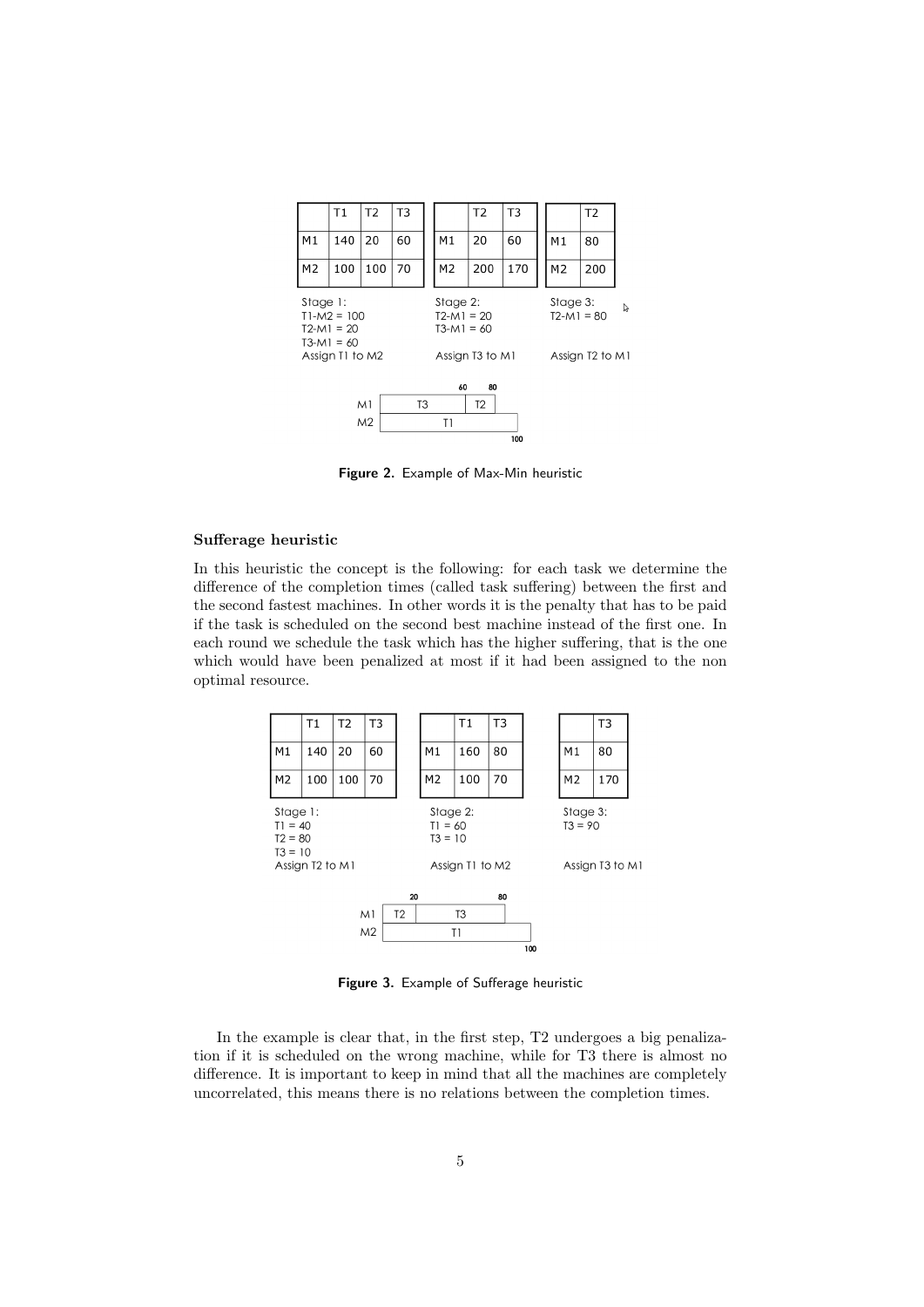# 6.3 Workflows

With workflows, the tasks are subject to dependencies among them, and since in practice the number of nodes can reach several thousands, find a good scheduling becomes an extremely difficult job. There exist optimal solutions for very particular instances of problems like chains or trees made by one node and several leaves, but in the general case it is impossible.

To obtain a solution we can use meta-heuristics like genetic algorithms, simulated annealing, local search techniques or heuristics that we will see in the following.

#### Short-Sighted heuristic

This is the simplest algorithm, it is based on the concept of ready task. A task is marked as ready when all the tasks from which it depends have been completed. All the ready tasks are inserted in a queue without ordering (random), the first task is extracted and scheduled on the best available resource. When a task is completed, it is possible that other tasks became ready and then they will be put in the queue. The algorithm continues in this way until the ready tasks queue is empty or the available resources are exhausted. This approach is not very smart, so new algorithms have been studied.

# List Scheduling heuristic

An improvement of the previous algorithm can be to assign a priority to each task in such a way that every time a new job has to be scheduled, we first order the ready list and then we extract the topmost task (which is the best). To choose the resource on which to execute the task we can apply one of the algorithms seen before, Min-Min for instance, but we will stop at the first step.

# Level by Level heuristic

This scheduler partitions the tasks dependencies graph into levels, so that all the tasks within a level are independent. In other words it should be possible



Figure 4. Example of levels partitioning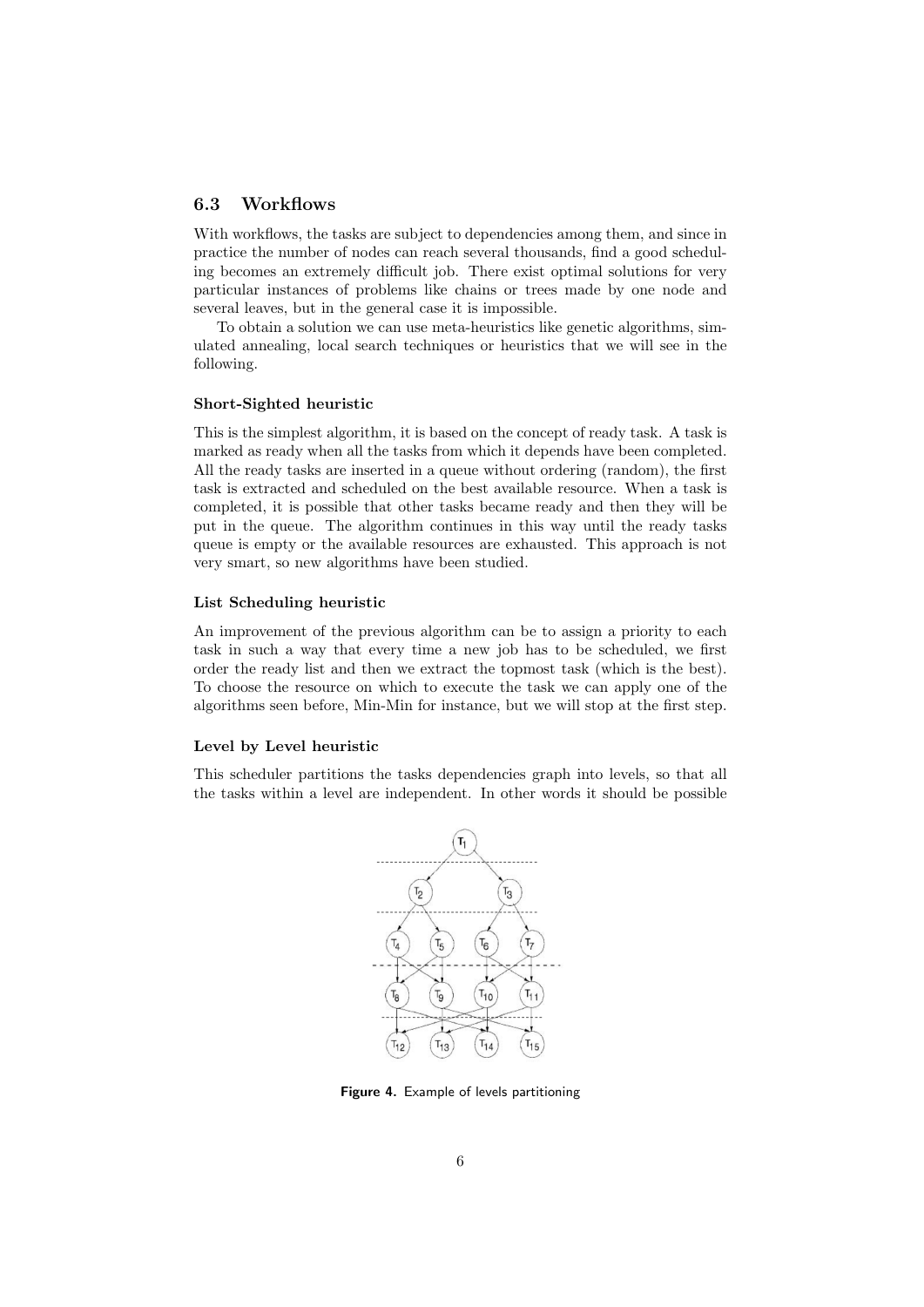to replace all the nodes inside a level with one single node and with a single edge going down to the next level. All the tasks belonging to a level will be scheduled using again one of the already seen algorithms for bags of tasks.

This is similar to the List scheduling except that the algorithm runs only between one level and another (the dotted line in the figure 4). Moreover, as long as all the tasks of a level have not been executed, no other jobs on the levels below can be scheduled.

#### Clustering heuristic

This heuristic tries to look at the workflow as a set of more or less independent sub-workflows, called clusters, with their own relative dependencies. Each cluster can be further scheduled using List, Level by Level or Clustering heuristics.



Figure 5. Example of Clustering heuristic

This algorithm is suitable with workflows that have data transfers among the nodes since usually all the tasks belonging to the same cluster are scheduled on the same machine. In figure 5 the arrows have different thicknesses depending on the amount of data flowing between the couples of nodes. In practice, the data transfers inside a cluster don't involve any overload with regard to the data transmission time between machines (provided that each cluster is executed on the same resource). The scheduler can try to group together the tasks in order to minimize the data flow between different clusters.

#### Heterogeneous Earliest Finish Time (HEFT) heuristic

This algorithm is very used when the workflows have communication costs. We will see the formal definition of this model in detail.

We have n resources indicated as  $r_j$ , m tasks indicated as  $t_i$  and the weight of the edges indicated as  $e_{ij}$ .

Lets indicate with:

$$
time(t_i, r_j) = \omega_{ij}
$$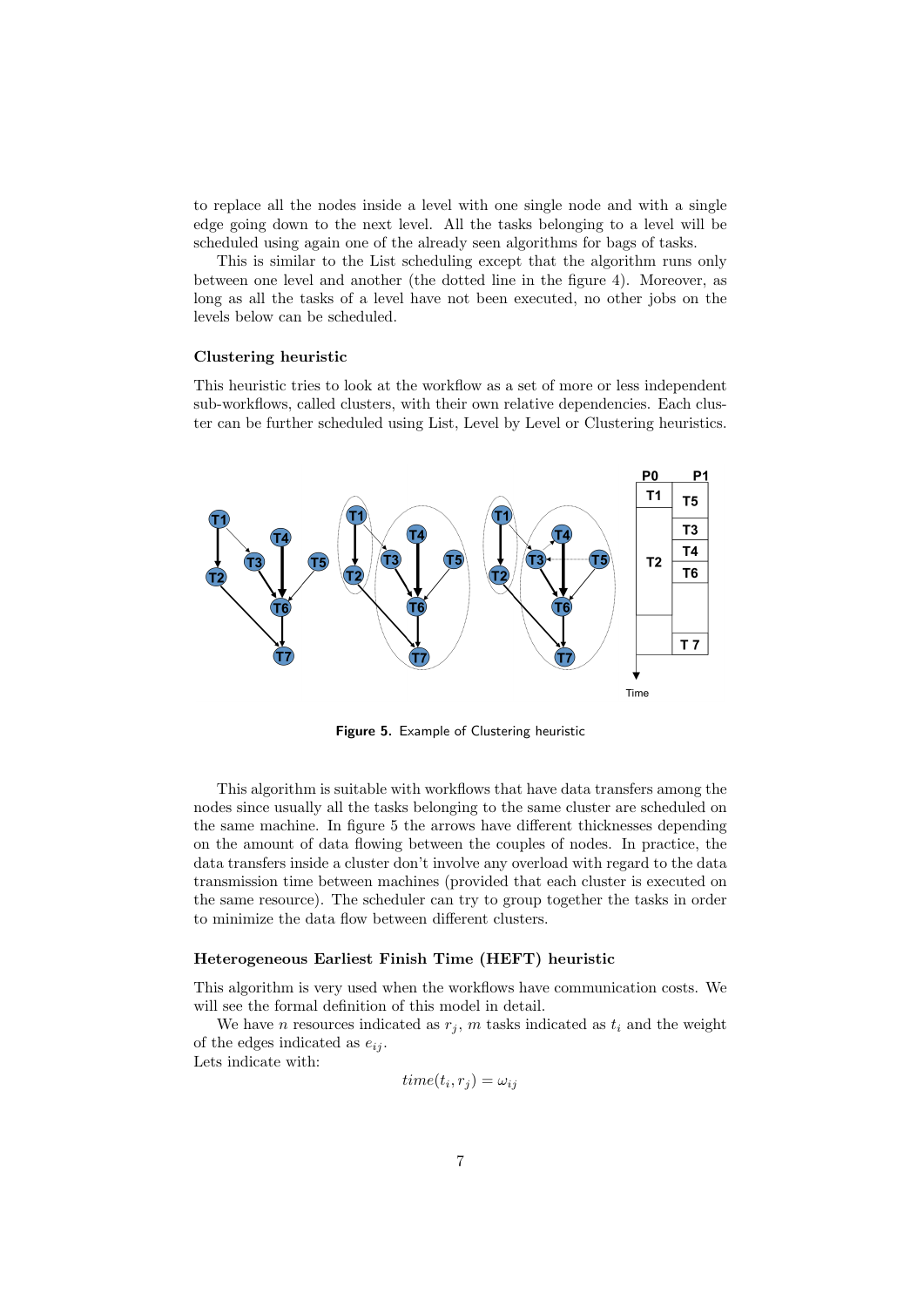the time needed to execute the task  $t_i$  on resource  $r_i$  and with:

$$
time(e_{ij}, r_p, r_q) = c_{ijpq}
$$

the time needed to transfer the data  $e_{ij}$  from task  $t_i$  on resource  $r_p$  to task  $t_j$ on resource  $r_q$ . Now, for each task  $t_i$ , we compute the average execution time:

$$
\overline{\omega}_i = \frac{1}{n} \sum_{k=1}^n \omega_{ik}
$$

For each edge  $e_{ij}$ , we compute the average communication cost:

$$
\overline{c}_{ij} = \frac{1}{n^2} \sum_{p=1}^{n} \sum_{q=1}^{n} c_{ijpq}
$$

At this point we rank every node of the workflow starting from the end nodes (those which have no output edges):

$$
\forall \text{ end task } t_i \qquad rank(t_i) = \overline{\omega}_i
$$

and then moving to the others (calculated recursively):

$$
\forall \text{ not end task } t_i \qquad rank(t_i) = \overline{\omega}_i + \max_{t_j \in succ(t_i)} (\overline{c}_{ij} + rank(t_j))
$$

where  $succ(t_i)$  is the set of all the nodes for which  $t_i$  is a predecessor in the workflow.

We start from the lowest level and since each nodes in this level have no data transfers, the ranks are only the average execution time. Then we move back one step and the ranks of the nodes are calculated as their execution time plus the maximum, among all the successors, of the average communication costs plus the rank of the latter. We continue moving back in the workflow until we reach the top tasks. When the rank computation is completed, the nodes are sorted by rank in a decreasing order and they are scheduled accordingly starting from the first. Given a task, to select the machine on which it will be executed, we simply take the available one that gives the minimum execution time. This algorithm is quite complex but generally it performs very well compared to the other heuristics.

#### Economic heuristic

All the heuristics we have seen up to now, are best-effort heuristics, it means that since they have no budget constraints, they are not trying to optimize the user objective function (for instance money costs) but only the completion time. The economic heuristic aims to reduce the costs of the job executions. Two kinds of objectives are involved: user's ones and system owner's ones. Obviously, they don't go in the same direction since the user wants to reduce the money invested while the system owner wants to maximize the revenue.

In this case the scheduler acts as a broker, given a job it will ask for offers to various resource providers, it will collect all the answers and it will choose the best among them, which is the one that optimizes the user objective function. The algorithms are market-oriented, since the scheduler is not going to access